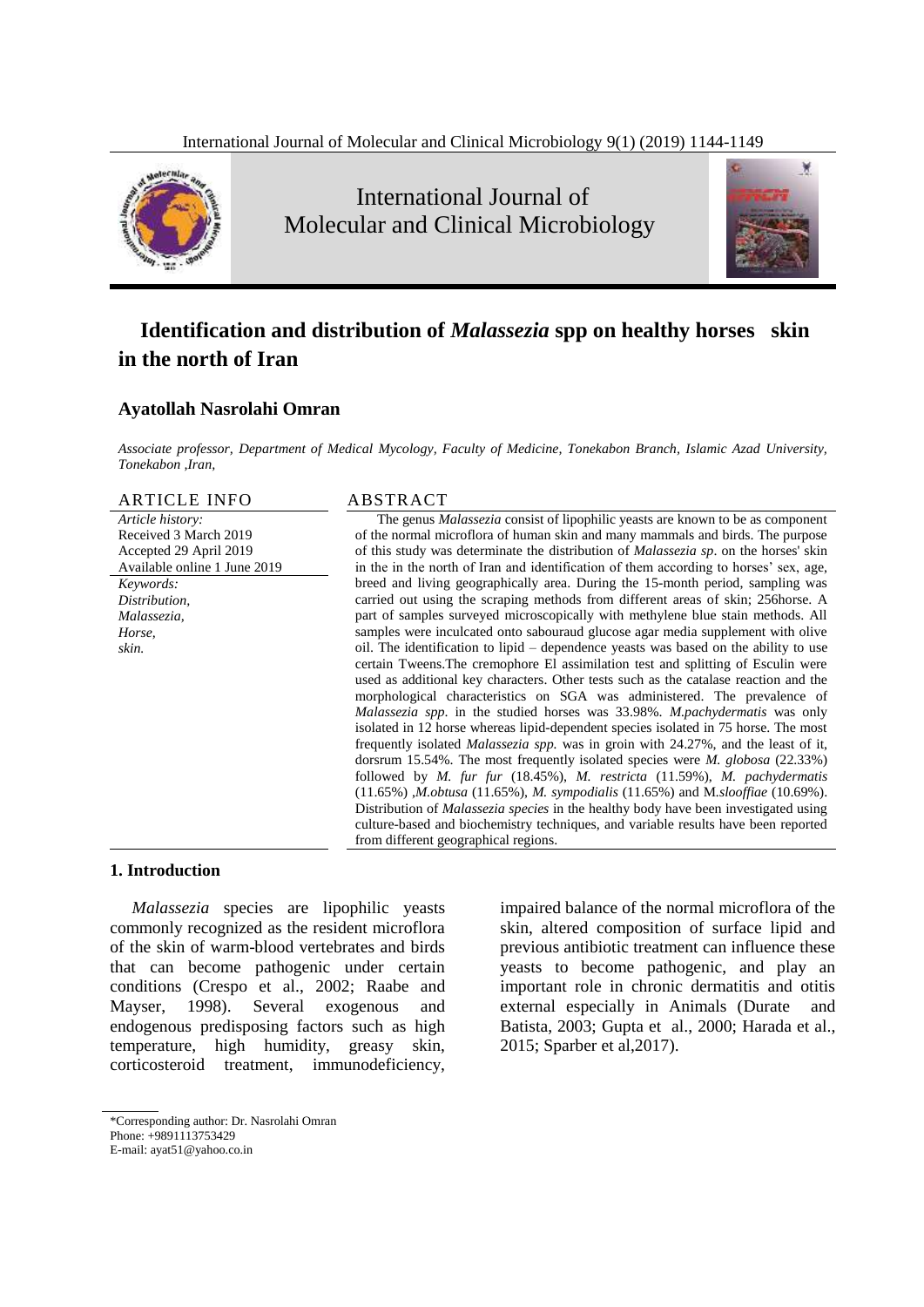Taxonomy of these yeasts has always been a matter of controversy. The genus has recently been revised on the basis of Morphology, ultrastructure, physiology and molecular biology enlarged to twelve species. They include the three former species Malassezia furfur (Robin) Baillon 1889; *Malassezia pachydermatis* (Weidman) Dodge 1935, *Malassezia sympodialis* (Gueho) simmons 1990 and new taxa *Malassezia globosa, Malassezia obtusa, Malassezia restricta* and *Malassezia Slooffiae* (Gueho and Guillot, 1996; Weiss et al., 2000). Afterwards, seven new lipids – dependent species belonging to the genus *Malassezia* have been described or proposed. From these seven species, *Malassezia dermatis* (Sugita and Takashemia, 2002), *Malassezia japonica* (Sugita and Takashemia, 2003), *Malassezia yamatoensis* (Sugita and Tajima, 2004), *Malassezia nana Hirai* (Hirai and Kano,2004), *Malassezia cuniculi* (Cabañes et al., 2011) and the tentatively named *Malassezia equi* (Nell and Bond, 2002), *[Malassezia caprae](https://en.wikipedia.org/wiki/Malassezia_caprae)* (Cabañes, 2007), *Malaseezia psittaci* (Lorch, 2018) are genetically close to the type strain of *Malassezia spp*. and almost all of them also have some common morphological and physiological characteristics.

*Malassezia Pachydermatis* is the only species in the genus that does not require lipid supplementation for development in culture medium. The remainder species are lipiddependent because they require long, chain fatty acid for in vitro growth (Guillot and Bond,1999). The occurrence of different species of *Malassezia* has been reported from domestic and ruminants Animals (Castellá et al., 2005; Crespo et al., 2002). Quantifying the number of *Malassezia* recovered has been used as an indirect evidence to support a role for the organisms in the pathogenesis of certain skin disorders (Gueho and Guillot,1998; Nardoni et al., 2004). The molecular characterization of *Malassezia spp.* isolates from animals and humans has not been thoroughly studied (Cabañes et al., 2007).

Laterly, several new lipid-dependent species belonging to the genus *Malassezia* have been described Intra-species variations in DNA pattern of *Malassezia* isolates and the presence of specific genetic types in animals or humans were observed. The validation of new species was supported by analysis of the D1/D2 regions

of the 26S rRNA gene and the ITS-5.8S rRNA gene sequences. DNA characterization by D1/D2 26S rRNA gene and internal transcribed spacer (ITS)-5.8S rRNA gene sequencing analysis of lipid-dependent strains from different animal species described and illustrated )Cabañes et al., 2005; Duarte et al., 2009; Duarte, 2010). The study focus on scarcely investigated epidemiological aspects of Malassezia spp*.* in swine (Nardoni et al., 2009). The purpose of this study was to determinate the prevalence of *Malassezia spp.*  on the horses' skin in the Golestan province and their identification based on horses sex, breed, age and living geographical area.

## **2. Materials and Methods**

During the15 month period, sampling was carried out using the sterile moquet (kind of carpet) and the scraping methods from horses perineum, ear, axilla, groin and dorsum. A part of samples was surveyed microscopically with methylene blue. All samples were inculcated onto the sabouraud glucose agar media (SGA) supplemented with olive oil. All media contained 150 mg of chloramphenicol and 1 gr of cycloheximide. Plates were incubated at  $30^{\circ}$ C and were studied in 3, 5, 7 and 10 days intervals. When the growth to Malassezia colony was observed, the colonies sub cultured on SGA to determine their lipid – dependence. *Malassezia pachydermatis* was identified by gross colony and microscopic morphology and by its ability to grow on SGA. After7 days of incubation at 30 <sup>o</sup>C on SGA, the typical lipid-dependent colonies were cream – colored, smooth, small and slightly folded with a convex elevation. The identification of lipid – dependent yeasts was based on the ability to use certain polyoxethylene sorbitan esters (Tween 20, 40, 60 and 80). Then the identification of species was described by Gucho et al., (Gueho and Guillot,1996) and the Tween diffusion test was proposed by Guillot et al (Guillot, J. Gueho, E., Dupont, B., 1996). The Cremophore El assimilation test and splitting of Esculin were used as additional key characters. Other tests such as the catalase reaction and the morphological characteristics on SGA were administered) Mayser and Gueho,1997 (The statistical test used for statistical analysis was chi-square test.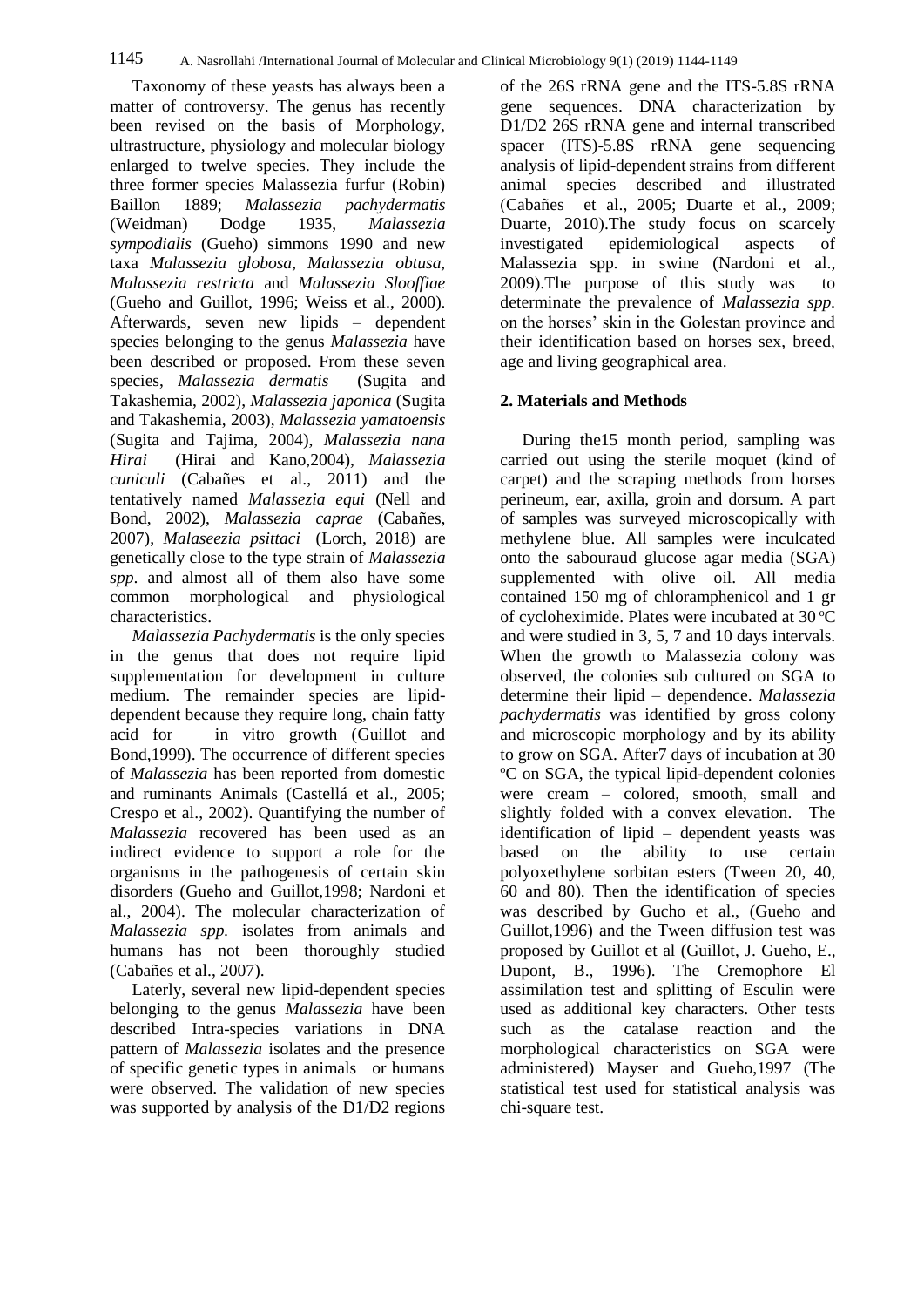#### **3. Results**

Our results showed that %50.78 (130 cases) of horses were male and the rest were mare 49.22% (126 case). Those horses 90 case (35.15%) were Turkoman breed and rest were 17 cases (30.90%) blood' breed Turkmen horse, 69 cases (20.95%) of the horses thoroughbreds and 20 cases (7. 81%) were of unknown breed. The average age of the horses was 7 years, most frequent of which were in the age group of 2- 8years, 115 cases (44.42%) and the rest were a groups of under 2 years, 50 cases (19.53%), the group of over 8 years contained 91 cases (35.55%). From 256 horses that were studied 50 cases (19.53%) were male and 37 cases (14.45%) mare had *Malassezia* positive culture. The highest prevalence of *Malassezia* was seen at the age group of 2-8 years in 55 cases (21.48%) and in the Turkmonan breed in 37 cases (14.45%), the lowest result was at age group under 2 years in 12 case (4. 69%).The significant correlation was not observed between the horses sex, breed, living geographical area and prevalence of *Malassezia spp.* whereas a significant correlation seemed to exist between horses' age and prevalence of *Malassezia*. Typical *Malassezia* cells were not observed in cytological examinations. *Malassezia spp.*  positive cultures were obtained from 87 horses. Some cultures overgrown by contaminants or

otherwise could not be sub-cultured, but 103 purified sub cultured culture were obtained. The prevalence of *Malassezia spp.* in the studied horses was 33.98%. The species *Malassezia pachydermatis* was only isolated in 12 horses whereas lipid-dependent species isolated in 75 horses. The distribution of *Malassezia spp*. in different skin areas and isolated *Malassezia spp.* is detailed in table 1. The most frequently isolated *Malassezia spp.* was in groin with 25 cases (24.27%), followed by perineum 23 cases (22.33%), ear 22 cases (21.36%), axilla 17 cases (16.5%) and dorsrum 16 cases (15.54%). The most frequently isolated species were *M. globosa* with 23 case (22.33%) followed by *M. furfur* 19 cases (18.45%), *M. restricta* 14 cases (11.59%), *M. pachydermatis* 12 cases (11.65%), *M. obtusa* 12 cases (11.65%), *M. sympodialis* 12 cases (11.65%) and M. slooffiae 11 cases (10.69%). *M. pachydermatis* was isolated from the anus, ear and dorsum.*M.* fur fur was isolated from all sampling skin areas in the horses.*M. sympodialis* was isolated from all sampling skin areas except anus. *M. obtusa* was isolated from the perineum, ear. *M. globosa* was isolated from all sampling skin areas expect ear *M. sloofliae* was isolated from groin, perineum and ear. *M. restricta* was isolated from axillia, groin and ear.

| Site            | Axilla |                | Groin          |                | Dorsum       |                | Perineum |                | Ear   |                | Total |     |
|-----------------|--------|----------------|----------------|----------------|--------------|----------------|----------|----------------|-------|----------------|-------|-----|
| Malassezia      | P      | N              | P              | N              | $\mathbf{P}$ | N              | P        | N              | P     | N              | P     | N   |
| M. fur fur      | 11.7   | $\overline{c}$ | 20             | 5              | 43.75        | 7              | 13.05    | 3              | 9.09  | $\overline{c}$ | 18.45 | 19  |
| M.pachydermatis |        | ٠              | $\overline{4}$ | 1              | 12.5         | $\overline{2}$ | 8.7      | 2              | 31.82 | 7              | 11.65 | 12  |
| M. sympodialis  | 23.5   | 4              | 20             | 5              | 6.25         | 1              | ٠        | ٠              | 9.09  | $\overline{c}$ | 11.65 | 12  |
| M. obtusa       |        |                |                |                | ۰            | ۰              | 30.43    | 7              | 22.73 | 5              | 11.65 | 12  |
| M. globosa      | 35.3   | 6              | 16             | $\overline{4}$ | 37.5         | 6              | 30.43    | 7              |       | ۰              | 22.33 | 23  |
| M. slooffiae    |        | ٠              | 20             | 5              | ۰            | ۰              | 17.39    | $\overline{4}$ | 9.09  | $\overline{c}$ | 10.68 | 11  |
| M. restricta    | 29.4   | 5              | 20             | 5              | ٠            | ۰              |          | ٠              | 18.18 | 4              | 13.59 | 14  |
| Total           | 100    | 17             | 100            | 25             | 100          | 16             | 100      | 23             | 100   | 22             | 100   | 103 |

Table 1. Distribution of Malassezia spp in different skin areas and isolated Malassezia species. N= number P=percent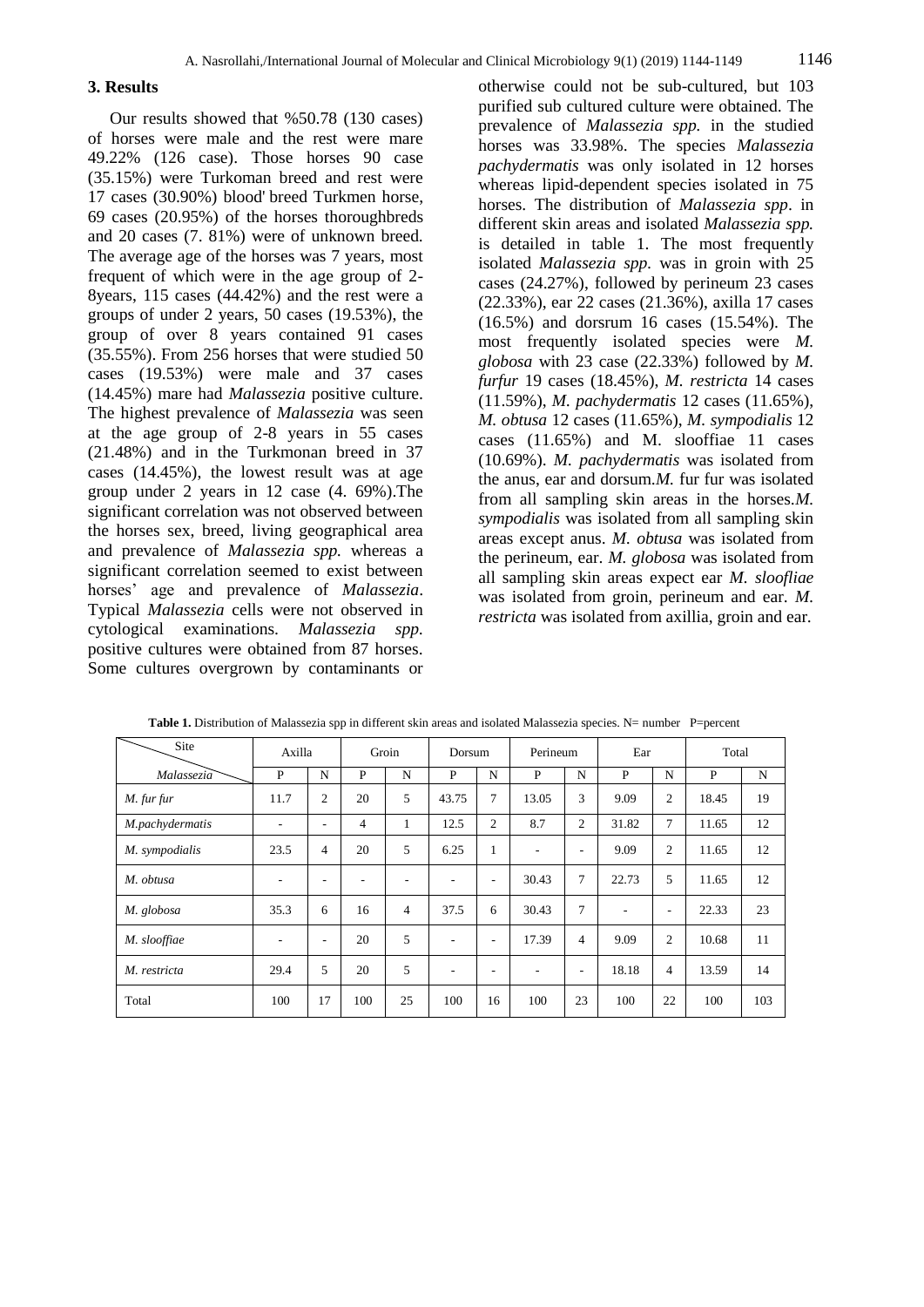## **4. Discussion**

Yeasts of the genus *Malassezia sp.* inhabit in the skin of variety of mammals and birds. These yeasts are capable to act as opportunistic pathogens both in man and animals (Gueho and Guillot, 1998; Weiss et al., 2000) Classically, lipid – dependent species were related to human skin only but it is known that the skin to different animals can also be colonized by the lipid -dependent species in addition to *M. pachydermatis* (Crespo et al., 2002; Guillot and Bond, 1999). The role of the lipid -dependent species in human skin is well documented, but very little is known about their role in horses and other animals; therefore, more studies would be made to determine their role in animals (Gupta et al., 2000; Weiss, 2000). In the research conducted by [Azarvandi](https://www.ncbi.nlm.nih.gov/pubmed/?term=Azarvandi%20A%5BAuthor%5D&cauthor=true&cauthor_uid=27931081) with purpose to isolate and identify yeast flora in the caudal reproductive tract in healthy female horses. Yeast colonies were isolated from 60 (39.7%) of the 151 horses. The isolated yeasts belonged to nine genera, and included *Candida* spp. (53.2%), *Cryptococcus* spp. (12.2%), *Saccharomyces* spp. (10.5%), *Geotrichum* spp. (8.0%), *Rhodotorula* spp. (7.1%), *Malassezia spp*. (3.7%), *Trichosporon spp.* (2.6%), *Kluyveromyces spp.* (2.6%) and *Sporothrix spp*. (0.2%). *Candida krusei* (43.1%) was the most frequent *Candida species* isolated [\(Azarvandi](https://www.ncbi.nlm.nih.gov/pubmed/?term=Azarvandi%20A%5BAuthor%5D&cauthor=true&cauthor_uid=27931081)  [A,](https://www.ncbi.nlm.nih.gov/pubmed/?term=Azarvandi%20A%5BAuthor%5D&cauthor=true&cauthor_uid=27931081)2017).

The prevalence of *Malassezia spp* in horses (33.98%) in our work was smaller than what was reported by Crespo (Crespo et al., 2002; Crespo et al., 2002) for these animals  $(60\%)$ . The different in the results of our study and that of Crespo in the prevalence of *Malassezia spp* may also reflect the different horses sex, breed, studied geographically areas and sampling method (Crespo et al., 2002a).A higher prevalence of positive culture of *Malassezia spp*. was observed in healthy adult horses than in healthy younger and older horses. Hormonal differences could be responsible for the higher prevalence of the yeasts in the male studied. No significant correlation was observed between the horses' sex, breed, living geographical area and prevalence of *Malassezia* spp. whereas a significant correlation existed between horses age and prevalence of *Malassezia spp.* On the other hand, Crespo study (Crespo et al., 2002a) did not argued these variables.

In our study the prevalence of lipid – dependent species (88.75%) was much greater than that of *M. pachydermatis* (11.43%). The result's of our study are in concordant with Crespo (89.19%, 10.8%) study (Crespo et al.,2002). Our results confirmed that the most frequently isolated species were *M. globosa* (22.33%) and *M. fur fur* (18.95%), as the second isolated in importance. The common prevalence of these species among horses are in a concordance with the findings of Crespo which held that these yeasts were the most frequently isolated species. Recent studies have shown that horses of different body sites have different *Malassezia spp.* indicated conformity with Crespo findings (Crespo et al., 2002).

To our knowledge, this is the first report of isolation of the lipid -dependent species *M. sympodialis* from horses ear, dorsum and groin. Based on the finding of this study, lipid dependent species seem to be more frequent in horses. The findings confirm healthy horses in addition to the fact that non lipid – dependent can colonize *Malassezia* lipid – dependent sp. However, it is still unclear what the role of the lipid – dependent species in the horses skin is. Similarly, no kind of dermatitis caused by lipid dependent species in those animals has been reported (Hirai,A., Kano,R, 2004).One of the main causes for the difficulty of characteristic of lipid – dependent species is the lack of suitable methods for the isolation and preservation of those yeasts to allow them to be studied. In direction, identification of species by biochemical and physiological test is unavoidable. Speed, accuracy, to cheap and to repeat are preferences of these tests (Gueho and Guillot,1996; Mayser and Gueho,1997).

The presence of *M. restricta* was proved when the isolates failed to demonstrate catalase activity, these species being the only *Malassezia* that lacked catalase (Gueho and Guillot, 1996; Guillot, 1996). *M.furfur, M. sympodialis* and *M. slooffiae* are physiologically very similar and ambiguity regarding correct identification of these species on the basis of test for the utilization of tween compounds in the sample media (Gueho and Guillot,1996; Guillot et al.,1996). The cremophor EL contains caster oil and ricinoleic acid and is used as an additional key character for identification of the species *M. furfur*, *M.slooffiae* and *M.sympodialis* (Mayser and Gueho, 1997). Microscopic morphological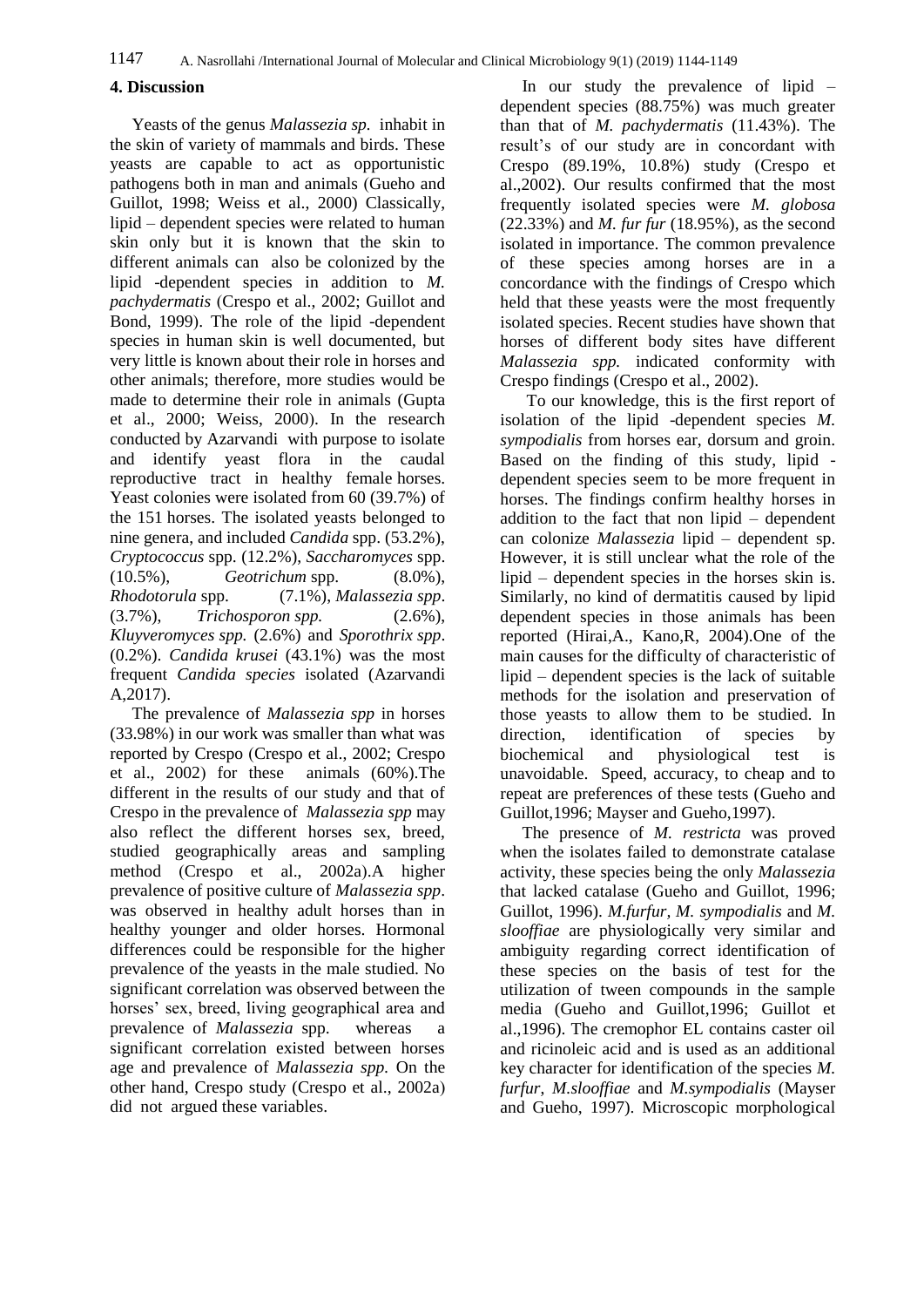findings were necessary for the identification of *M. globosa* and *M.obtusa* characterized by *M.globosa* cylindrical cells, respectively (Duarte and Hamdan, 2010; Guillot et al., 1996). Complementary test, including molecular techniques would be required to differentiate atypical lipid-dependent isolates (Gupta et al., 2000). The significant prevalence of *Malassezia*  spp. in healthy horses in this and previous (Crespo) studies indicate that it is a member of the normal microbiota of these animals.

In the research conducted by zia for detection and species-level identification of the *Malassezia* yeasts in domestic animals and aquatic birds (471 animals) by PCR-RFLP. *Malassezia* were detected at 15.46% in horses. Eighty colonies of 6 species were isolated *M. globosa* 41.25%, *M. furfur* 22.5%, *M.restricta* 1 5%, *M.sympodialis* 15%, *M.pachydermatis* 5% and *M. slooffiae* 1.25%. Therefore, different lipophilic Malassezia spp. are found in a wide diversity of animals and aquatic birds. PCR-RFLP is a suitable technique for identification of different *Malassezia spp*. (zia, 2015).

In the research conducted by Aldrovani, on characterize genotypically *Malassezia spp.* isolated from the external ear canal of healthy horses (Fifty-five). It was surprising that M. nana represented over 80% of the strains and no *M. equina* was isolated in this study, differing from what was expected (Aldrovani, 2017).<br>In the research conducted

In the research conducted by White, *Malassezia dermatitis* has been observed in horses in intertriginous areas such as the udder and prepuce; the species of yeast was not confirmed. The samples (Eleven healthy horses) were examined cytologically and were cultured on modified SDA. The DNA from yeast colonies grown on the agar was extracted, and samples were assayed using fungal generic PCR analysis. Of 44 attempts at culture, 5 yielded a species identified as *Malassezia equi*, and 2 yielded *M. slooffiae* (White, 2006).

These findings may help to elucidate the epidemiology of disease caused by *Malassezia spp.* in animals. Thus, the predominant genetic type was observed in isolates recovered from different anatomical locations in all horses was colonized by more than one type of *Malassezia spp.* and different genetic types were detected in the same body site. It is not known whether healthy mares or male horses can be carriers of this yeast in these body areas. *Malassezia spp*.

are present in the intermammary region in healthy mares and the preputial fossa in healthy geldings.

## **Refereces**

- [Aldrovandi,](https://www.ncbi.nlm.nih.gov/pubmed/?term=Aldrovandi%20AL%5BAuthor%5D&cauthor=true&cauthor_uid=27287335) AL., [Osugui,](https://www.ncbi.nlm.nih.gov/pubmed/?term=Osugui%20L%5BAuthor%5D&cauthor=true&cauthor_uid=27287335) L., [Coutinho,](https://www.ncbi.nlm.nih.gov/pubmed/?term=Acqua%20Coutinho%20SD%5BAuthor%5D&cauthor=true&cauthor_uid=27287335) SD. (2016). Is *Malassezia nana* the main species in horses' ear canal microbiome? [Braz Microbiol.](https://www.ncbi.nlm.nih.gov/pubmed?term=(Isolation%20and%20Identification%20of%20Malassezia%20spp.%20on%20Horse)) 47(3):770-4.
- [Azarvandi,](https://www.ncbi.nlm.nih.gov/pubmed/?term=Azarvandi%20A%5BAuthor%5D&cauthor=true&cauthor_uid=27931081) A., [Khosravi,](https://www.ncbi.nlm.nih.gov/pubmed/?term=Khosravi%20AR%5BAuthor%5D&cauthor=true&cauthor_uid=27931081) AR., [Shokri,](https://www.ncbi.nlm.nih.gov/pubmed/?term=Shokri%20H%5BAuthor%5D&cauthor=true&cauthor_uid=27931081) H., [Talebkhan,M,](https://www.ncbi.nlm.nih.gov/pubmed/?term=Talebkhan%20Garoussi%20M%5BAuthor%5D&cauthor=true&cauthor_uid=27931081). [Gharahgouzlou, F.](https://www.ncbi.nlm.nih.gov/pubmed/?term=Gharahgouzlou%20F%5BAuthor%5D&cauthor=true&cauthor_uid=27931081) [Vahedi,](https://www.ncbi.nlm.nih.gov/pubmed/?term=Vahedi%20G%5BAuthor%5D&cauthor=true&cauthor_uid=27931081) G., [Sharifzadeh,](https://www.ncbi.nlm.nih.gov/pubmed/?term=Sharifzadeh%20A%5BAuthor%5D&cauthor=true&cauthor_uid=27931081) A. (2017). Presence and distribution of yeasts in the reproductive tract in healthy female horses. [Equine Vet J.](https://www.ncbi.nlm.nih.gov/pubmed/27931081) 49(5):614- 617.
- Cabañes, F.J., Hernández, J., Castellá, G. (2005). Molecular Analysis of *Malassezia sympodialis*-Related Strains from Domestic Animals. J. of Clinical Microbiology.43(1):277-83.
- Cabañes, FJ., Theelen, B., Castella, G., Boukhout, T. (2007). Two new lipid dependent *Malassezia spp*. from domestic animals";FEMS Yeast Research.7 (6): 1064–1076.
- [Cabañes,](http://informahealthcare.com/action/doSearch?action=runSearch&type=advanced&result=true&prevSearch=%2Bauthorsfield%3A%28Caba%C3%B1es%2C+F.+J.%29)F.J., [Vega,](http://informahealthcare.com/action/doSearch?action=runSearch&type=advanced&result=true&prevSearch=%2Bauthorsfield%3A%28Vega%2C+S.%29) G., [Castellá,](http://informahealthcare.com/action/doSearch?action=runSearch&type=advanced&result=true&prevSearch=%2Bauthorsfield%3A%28Castell%C3%A1%2C+G.%29) G. (2011). *Malassezia cuniculi* sp. nov., a novel yeast species isolated from rabbit skin. Medical Mycology.49(1): 40-48 .
- [Castellá,](http://www.ncbi.nlm.nih.gov/pubmed?term=%22Castell%C3%A1%20G%22%5BAuthor%5D) G., [Hernández,](http://www.ncbi.nlm.nih.gov/pubmed?term=%22Hern%C3%A1ndez%20JJ%22%5BAuthor%5D) J., [Cabañes,](http://www.ncbi.nlm.nih.gov/pubmed?term=%22Caba%C3%B1es%20FJ%22%5BAuthor%5D) FJ. (2005). Genetic typing of Malassezia pachydermatis from different domestic animals[.Vet Microbiol.](http://www.ncbi.nlm.nih.gov/pubmed/15922521) 108(3-4):291-6.
- Crespo, M. J., Abraca, M.L., Cabanes, F.J. (2002 a). Occurrence of Malassezia spp. in horses and domestic ruminsnts. Mycoses. 45:333-337.
- Crespo, M. J., Abaraca, M. L., Cabanes, F. J. (2002). Occurrence of Malassezia spp in the external ear canals of dogs and cats with and without otitis external.Medical mycology.40:115-121. b
- Durate, E. R., Batista, RD. (2003). Factors associated with in The external ears of cattle from the state of munas, Brail.Medical Mycology.43:137-142.
- Duarte, E. R., Resende, J. C. P., Hamdan, J. S,. (2009). Characterization of typical and atypical Malassezia spp.from cattle and